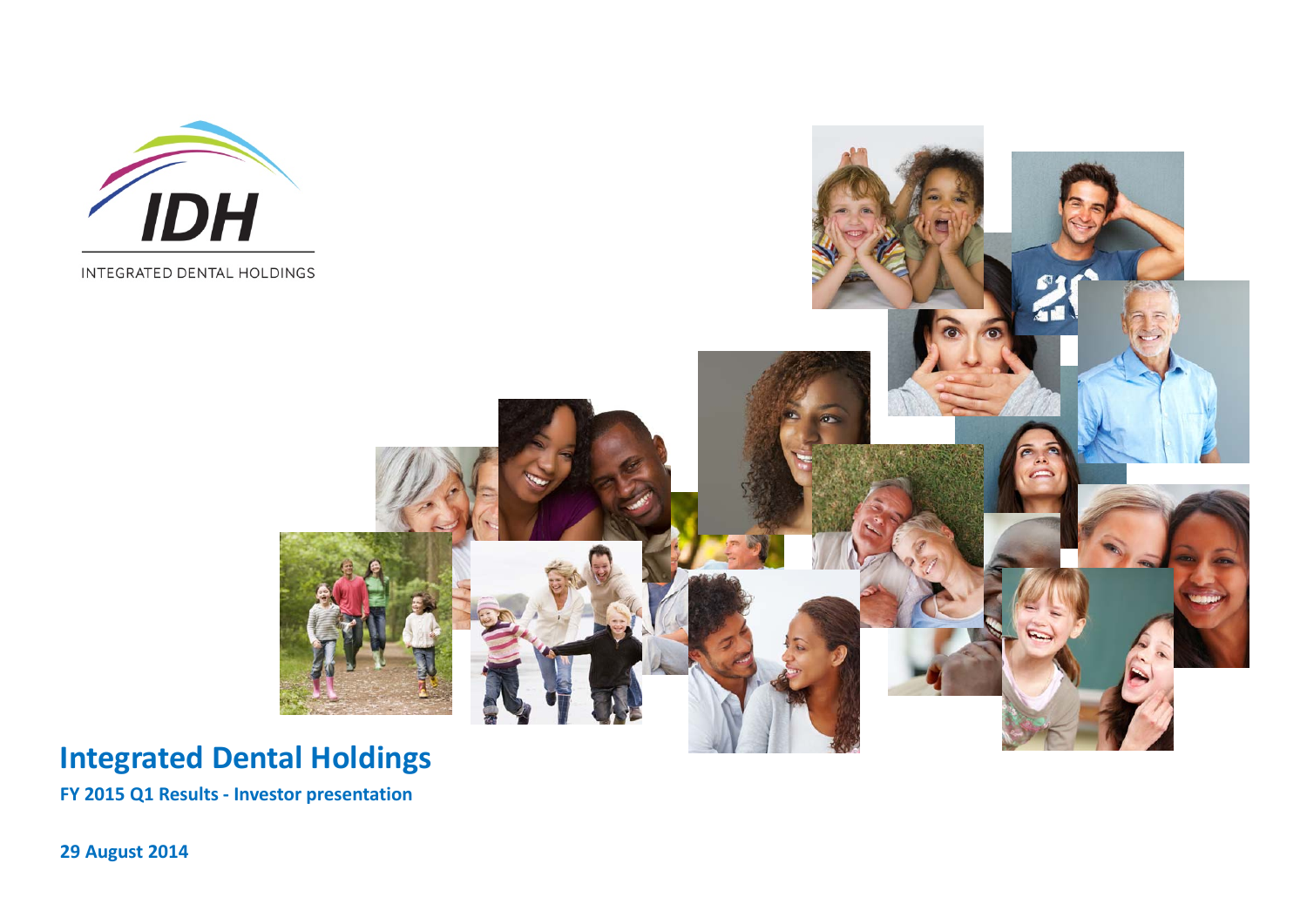

#### THIS PRESENTATION IS NOT AN OFFER OR SOLICITATION OF AN OFFER TO BUY OR SELL SECURITIES IN THE UNITED STATES OF AMERICA OR IN ANY OTHER JURISDICTION. ITIS PROVIDED AS INFORMATION ONLY.

This presentation is furnished only for the use of the intended recipient, and may not be relied upon for the purposes of entering into any transaction. By attending this presentation, you agree to be bound by these restrictions. Any failure to comply with these restrictions may constitute <sup>a</sup> violation of applicable securities laws.

Certain information herein (including market data and statistical information) has been obtained from various sources. We do not represent that it is complete or accurate. All projections, valuations and statistical analyses are provided to assist the recipient in the evaluation of the matters described herein. They may be based on subjective assessments and assumptions and may use one among alternative methodologies that produce different results and to the extent that they are based on historical information, they should not be relied upon as an accurate prediction of future performance.

This presentation may include forward‐looking statements that reflect our intentions, beliefs or current expectations. Forward‐looking statements involve all matters that are not historical by using the words "may", "will", "would", "should", "expect", "intend", "estimate", "anticipate", "believe", and similar expressions or their negatives. Such statements are made on the basis of assumptions and expectations that we currently believe are reasonable, but could prove to be wrong.

This presentation does not constitute an offer or an agreement, or <sup>a</sup> solicitation of an offer or an agreement, to enter into any transaction (including for the provision of any services) and does not constitute an offer or invitation to subscribe for or purchase any securities, and nothing contained herein shall form the basis of any contract or commitment whatsoever. Any decision to purchase securities in the context of <sup>a</sup> proposed offering, if any, should be made solely on the basis of information contained in the offering memorandum published in relation to such an offering.

The information contained herein does not constitute investment, legal, accounting, regulatory, taxation or other advice and the information does not take into account your investment objectives or legal, accounting, regulatory, taxation or financial situation or particular needs. You are solely responsible for forming your own opinions and conclusions on such matters and the market and for making your own independent assessment of the information herein. You are solely responsible for seeking independent professional advice in relation to the information and any action taken on the basis of the information. Investors and prospective investors in the securities of any issuer mentioned herein are required to make their own independent investigation and appraisal of the business and financial condition of such issuer and the nature of the securities.

This presentation includes certain financial data that are "non‐GAAP financial measures". These non‐GAAP financial measures do not have <sup>a</sup> standardised meaning prescribed by International Financial Reporting Standards or UK Accounting Standards and therefore may not be directly comparable to similarly titled measures presented by other entities, nor should they be construed as an alternative to other financial measures determined in accordance with International Financial Reporting Standards or UK Accounting Standards. Although we believe these non‐GAAP financial measures provide useful information to users in measuring the financial performance and condition, of the business, you are cautioned not to place undue reliance on any non‐GAAP financial measures included in this presentation. This presentation contains certain data and forward looking statements regarding the UK economy, the markets in which we operate and its position in the industry that were obtained from publicly available information, independent industry publications and other third party data. We have not independently verified such data and forward looking statements and cannot guarantee their accuracy or completeness.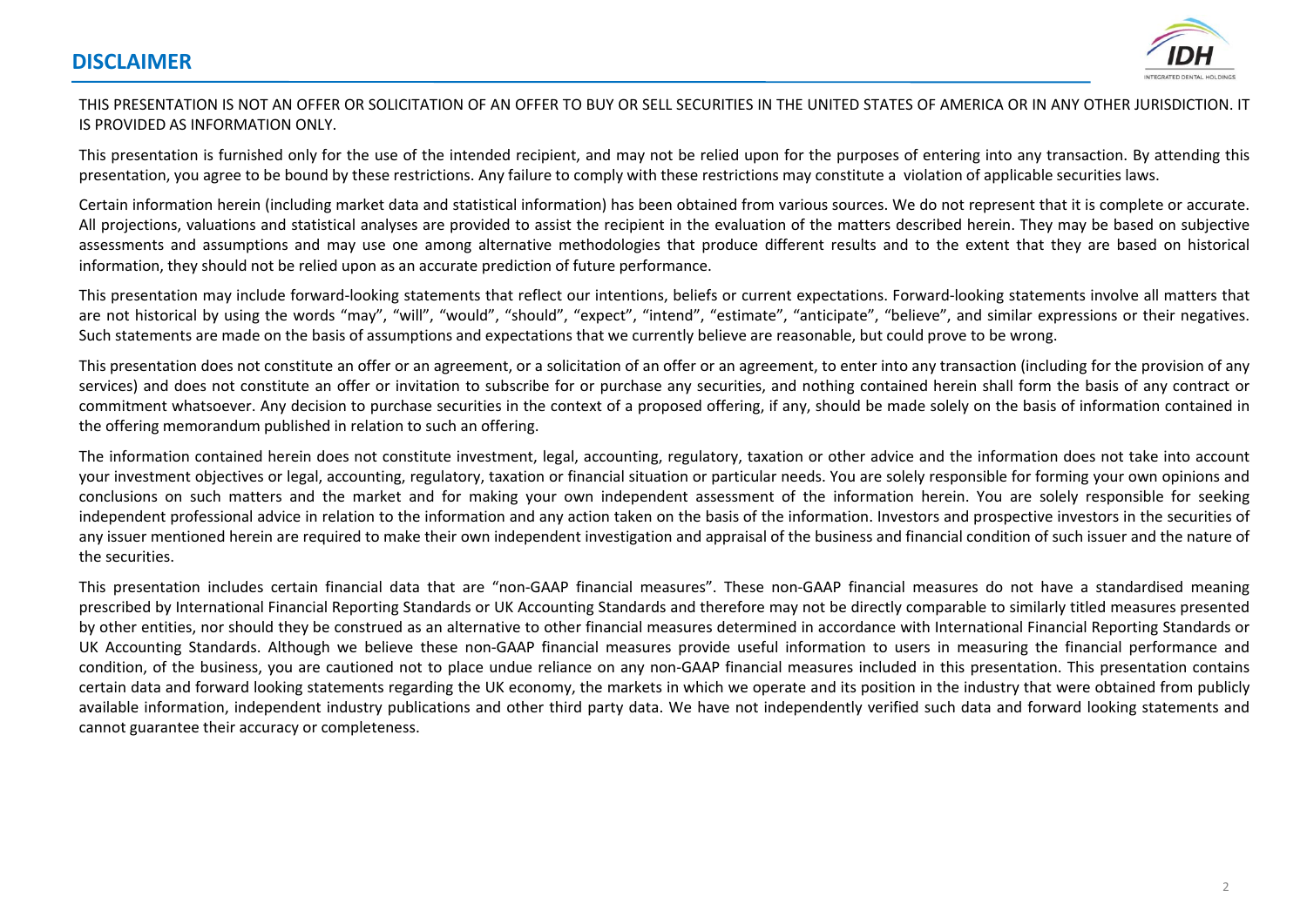

- •EBITDA up 15.2% to £17.7m
- •Turnover up 25.5% to £123.9m
- •LFL private revenue up 15.0% on Q1 FY 2014
- •The Dental Directory acquired 17 April 2014
- • 9 practices acquired during the quarter, since the end of Q1 <sup>a</sup> further 26 acquired in July: Denticare Limited
- •Total estate of 592 @ 30 June 2014
- •● Pro-forma LTM EBITDA of £83.8m
- •Normalised cash conversion after maintenance capital expenditure of 78.6%
- •Additional £100m raised through FRN issue completed on 9 May 2014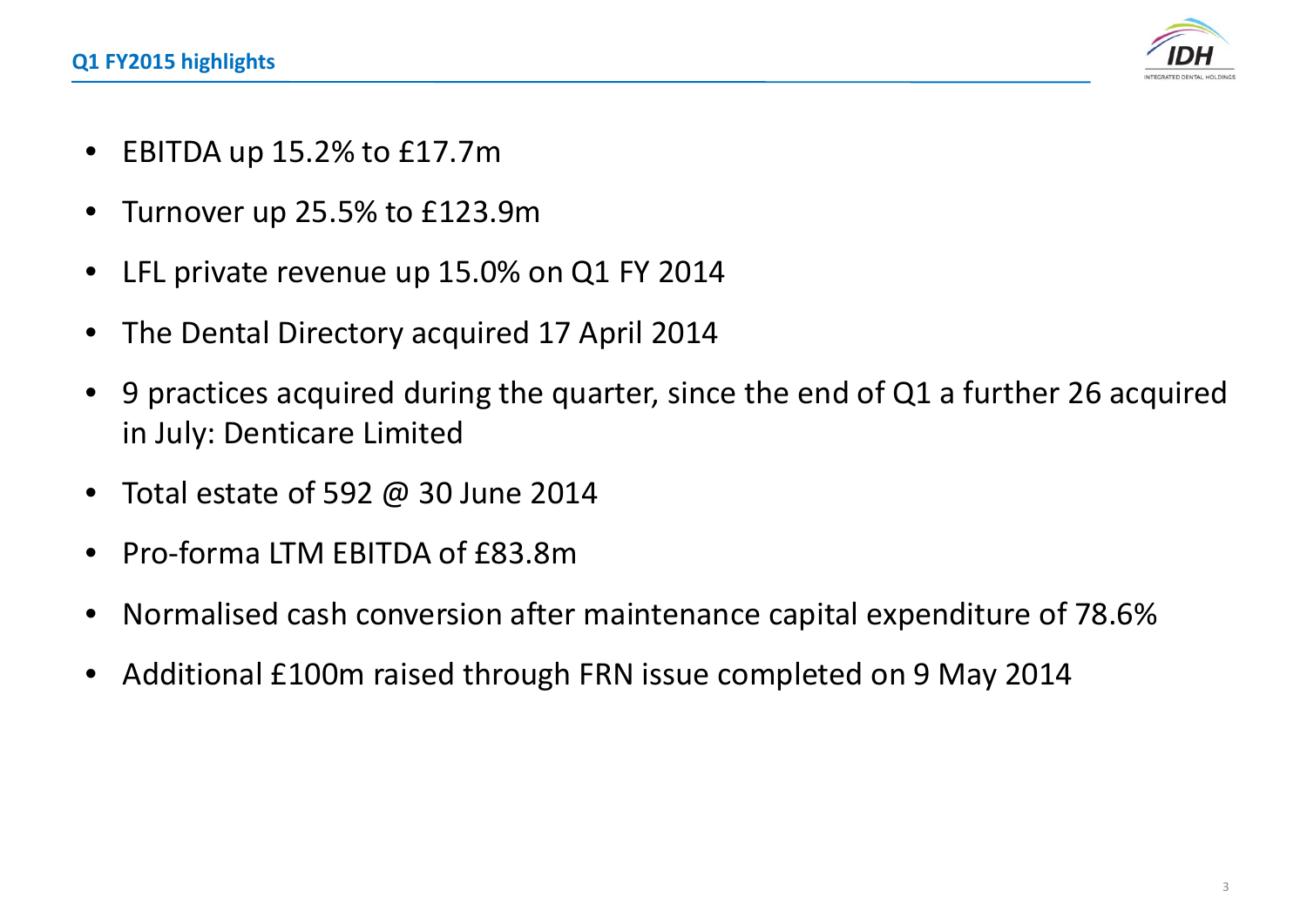4

# **Overview of Business Developments – Q1 activities**

- • Acquisition of the Dental Directory ("DD") completed on 17 April 2014
	- –Maximum consideration of up to £71m payable
	- –Market leader in the supply of dental materials
	- –Annual revenues of c.£100m
	- –c.27,000 product lines
	- – Successful transfer of majority of third party sourced materials purchases by IDH to DD at the beginning of Q2.
- • Refinancing of SSRCF completed on 9 May 2014
	- –£100m raised through issue of additional FRN's
	- –Underpins the continuation of our existing rollout / acquisition strategy
- $\bullet$  Exploring potential strategic options
	- –Announcement to investors on 11 June 2014
	- Rothschild appointed to advise shareholders and management
- • Annette Spindler appointed as Chief Operating Officer: April 2014
	- –Operational management team restructure implemented from 1 August 2014
	- –Includes revamp of regional and area management structures & responsibilities



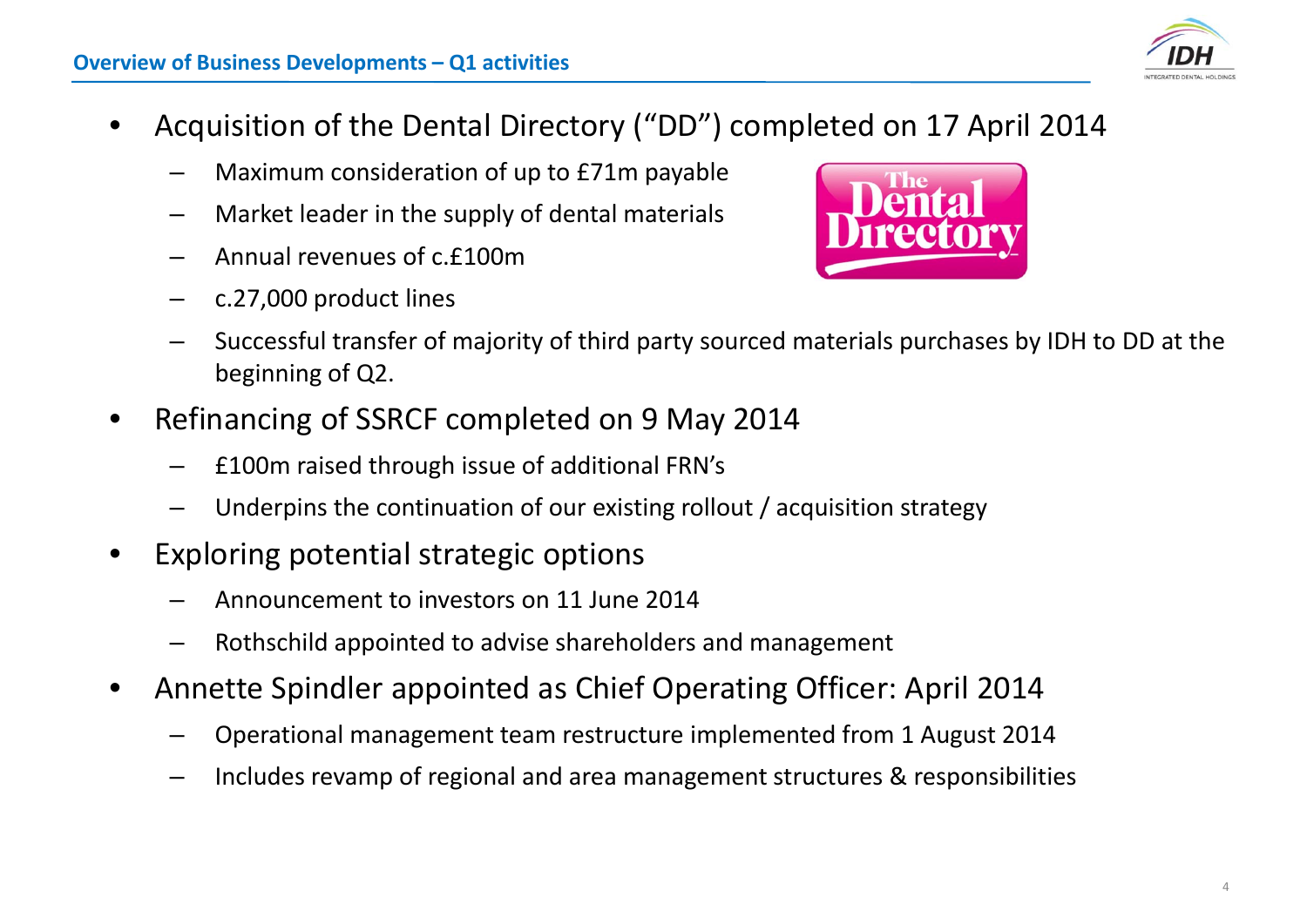|                          | Q1 2015<br>Em | % of revenue | Q1 2014<br><b>fm</b> | % of revenue | % change |
|--------------------------|---------------|--------------|----------------------|--------------|----------|
| <b>Turnover</b>          | 123.9         |              | 98.7                 |              | 25.5%    |
| Gross profit             | 55.6          | 44.9%        | 47.2                 | 47.8%        | 17.8%    |
| Administrative expenses* | (38.3)        | 30.9%        | (32.2)               | 32.7%        | (18.8%)  |
| Other operating income   | 0.5           | 0.4%         | 0.4                  | 0.4%         | 4.8%     |
| <b>EBITDA</b>            | 17.7          | 14.3%        | 15.4                 | 15.6%        | 15.2%    |

\* Administrative expenses before depreciation, amortisation and exceptional items

- Turnover growth of 25.5% predominantly driven by acquisitions with 7.2% growth in dental services and £19.9m from practice services including DD from 17 April 2014.
- Like‐for‐like private sales growth of 15.0%.
- $\bullet$  Gross margin percentage fall from 47.8% to 44.9% year‐on‐year:
	- ― change in mix due to Dental Directory acquisition;
	- ― Practice Services gross margin 27.5%;
	- ―Dental Services gross margin – 48.2% (up from 47.8% in FY14).
- Dental services benefit from UDA rate uplift (1.6%) from beginning of Q1.
- Year‐on‐year EBITDA growth of 15.2% with margin % decrease of 1.3% due to the inclusion of DD post‐acquisition results.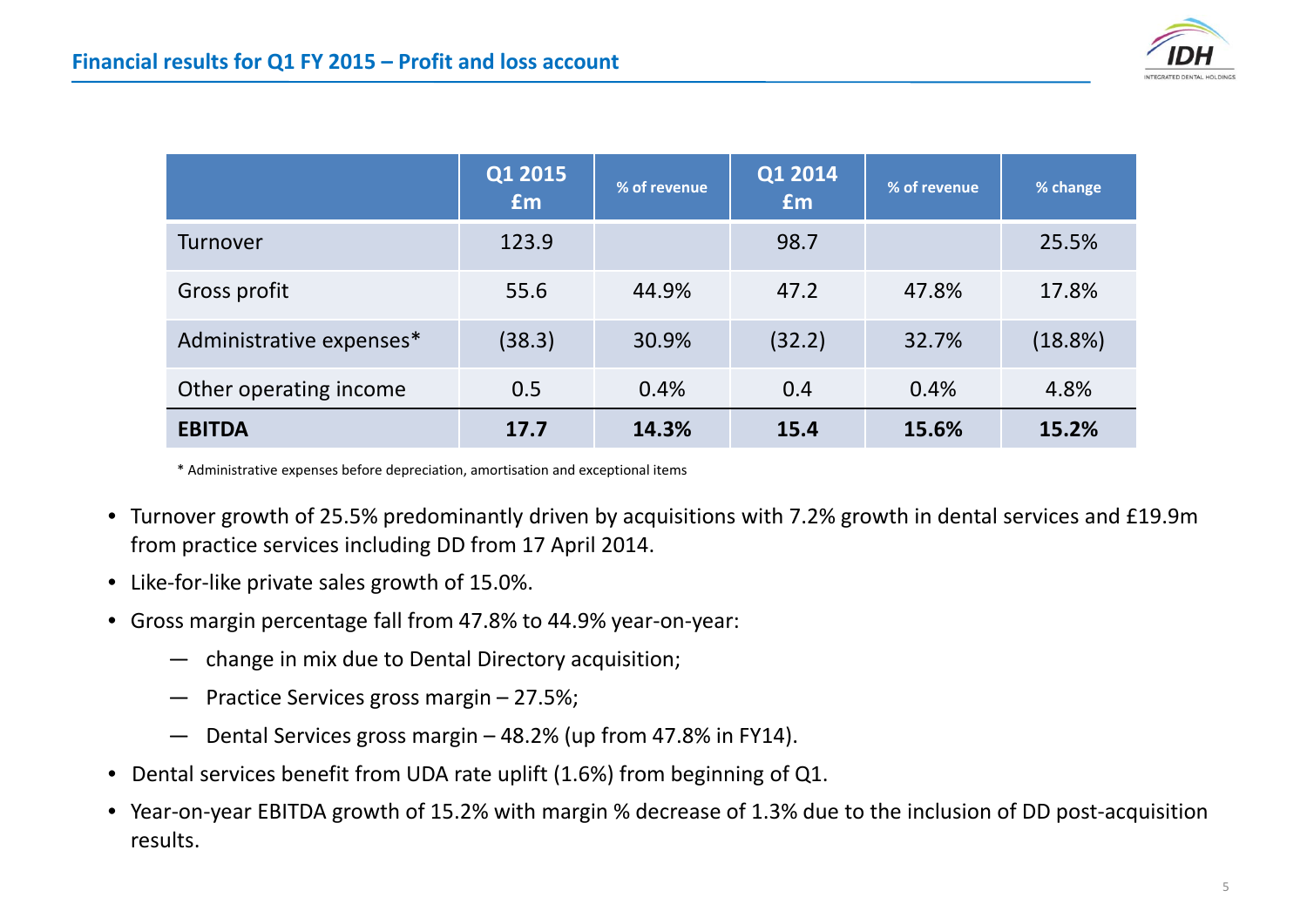



- •Turnover from dental practices increased by £7.0m from £97.0m in Q1 FY 2014 to £104.0m for Q1 FY 2015.
- •Practice Services increased by £18.2m to 16% of group turnover following the DD acquisition in April 2014.
- • The main driver in Dental practice turnover was the continued acquisitions programme with an increase of £7.4m from the 61 practices acquired or opened in FY2014 and £0.3m from the 9 practices acquired in Q1 FY2015.
- •**Base practices were down £0.6m due to:** 
	- •Like for Like private sales growth of 15.0% from price increases, additional services and increased volumes.
	- •UDA rate price uplift of 1.6% per annum effective from 1 April 2014; offset by
	- • A slow start to the NHS contract year and UDA deliveries – anticipated to be recovered over the balance of the NHS contract year to March 2015.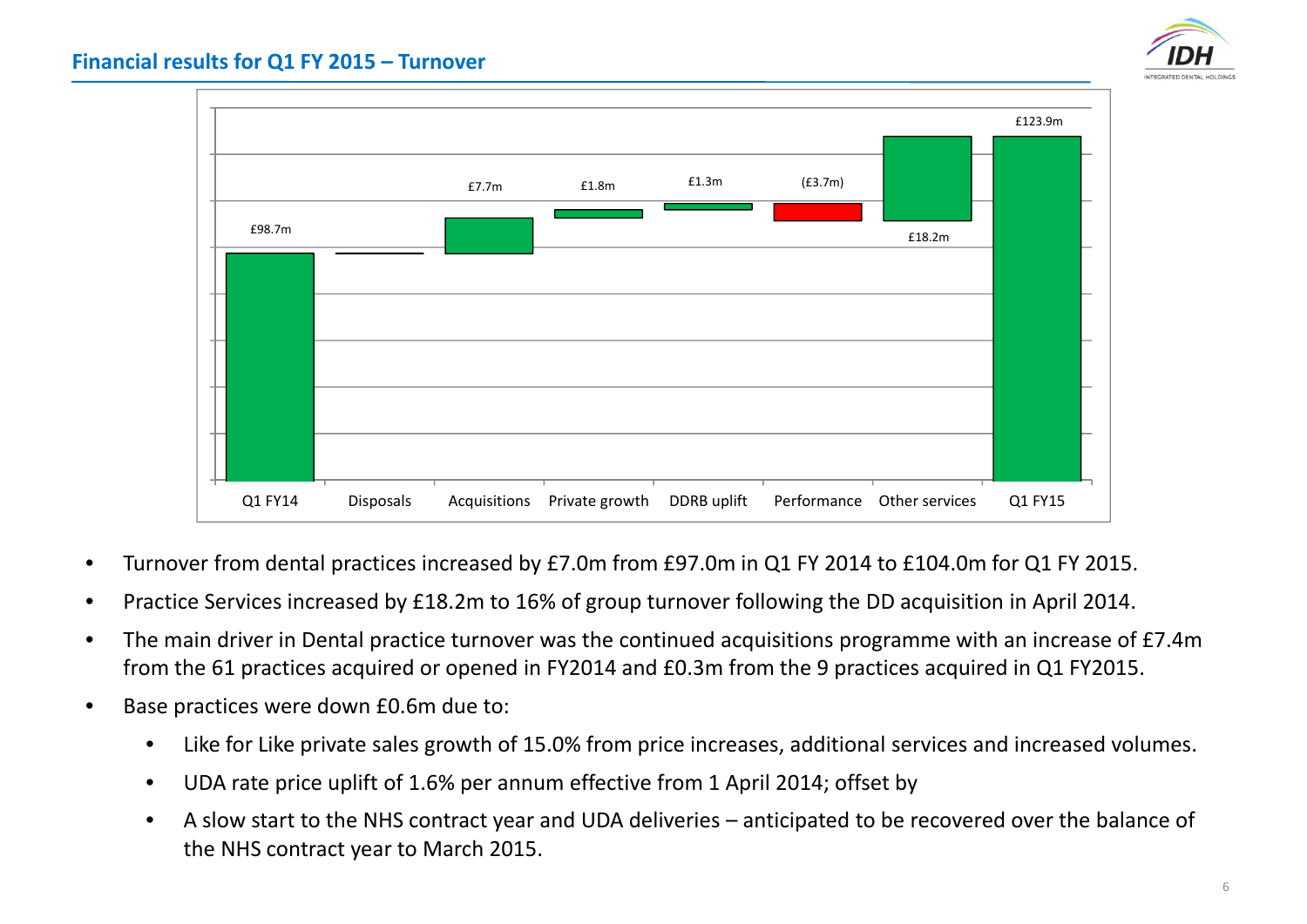

## **Financial results for Q1 FY 2015 – EBITDA**

- Q1 FY14 Disposals Acquisitions Base gross profit Base overheads Head office Other services Q1 FY15 £15.4m £1.6m£0.4m (£0.6m) (£0.2m) £1.1m£17.7m
- •EBITDA increased from £15.4m to £17.7m for the quarter.
- $\bullet$ Q1 historically quieter than Q4.
- •The primary driver was acquisitions in FY 2014 and FY2015 adding £1.6m to base EBITDA.
- •Base practices were up £0.4m due to gross margin improvements.
- •Base overheads include higher staff costs from <sup>a</sup> 1.5% pay increase for nurses and practice staff from 1 April 2014.
- •● Head office overhead increases relate to costs associated with the acquisition roll-out.

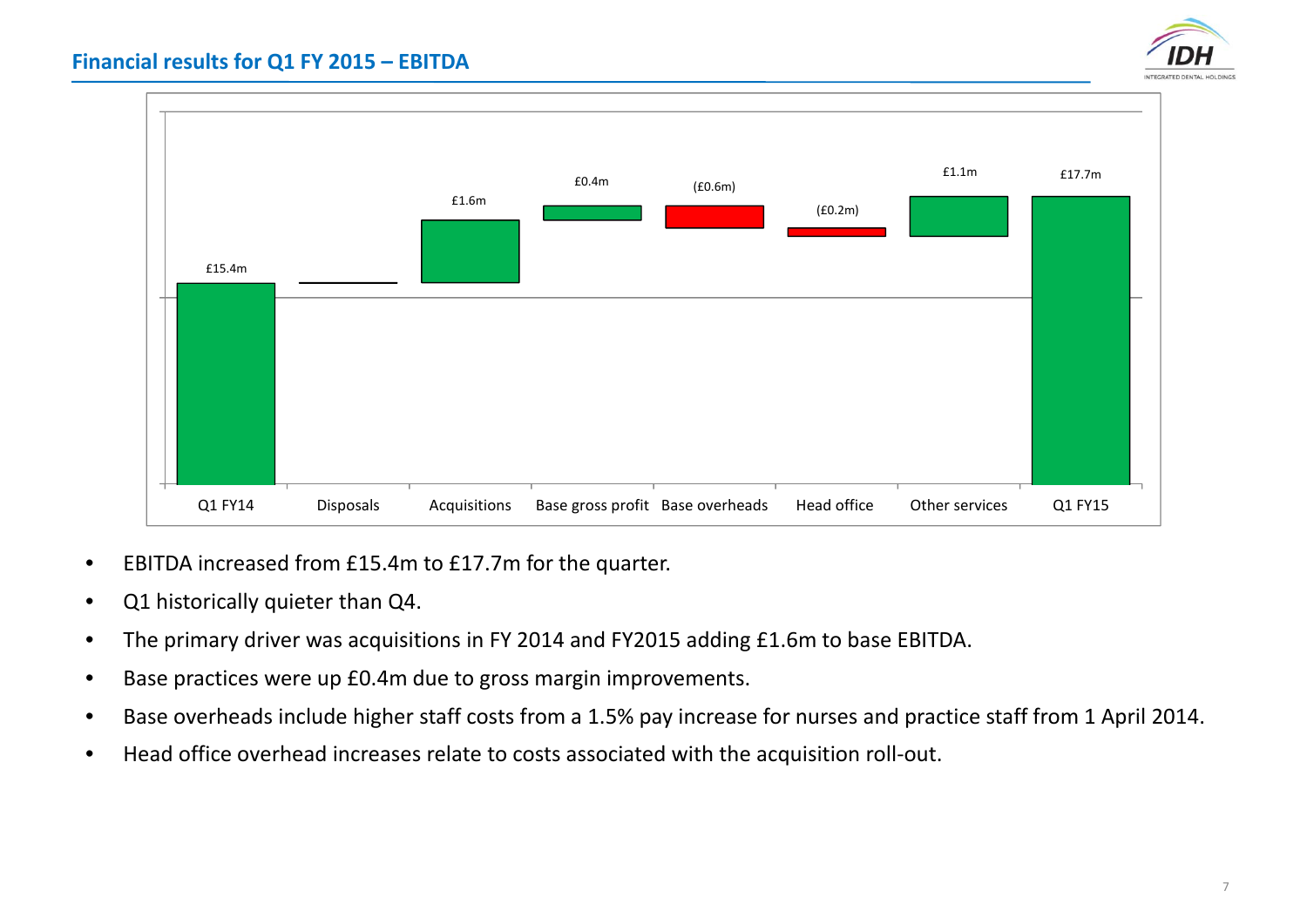

- Total of 592 practices at 30 June 2014 (550: 30 June 2013).
- 9 practices acquired during Q1.
- 2 practices acquired in Q1 merged into our new 14 surgery Bristol hub including endodontic services.
- The annualised EBITDA expected from Q1 2015 dental practice acquisitions is £1.4m.
- Acquisitions during Q1 covered all areas of England and Wales:
	- ― Majority were standard practices providing <sup>a</sup> mixture of NHS and private dentistry services.
	- ― Practices in Edinburgh, Bristol, Brixton and Truro.
	- ― Small chain of four practices in the North East.
- Denticare Limited, <sup>a</sup> chain of 26 practices, predominantly in Wales, acquired in July (Q2).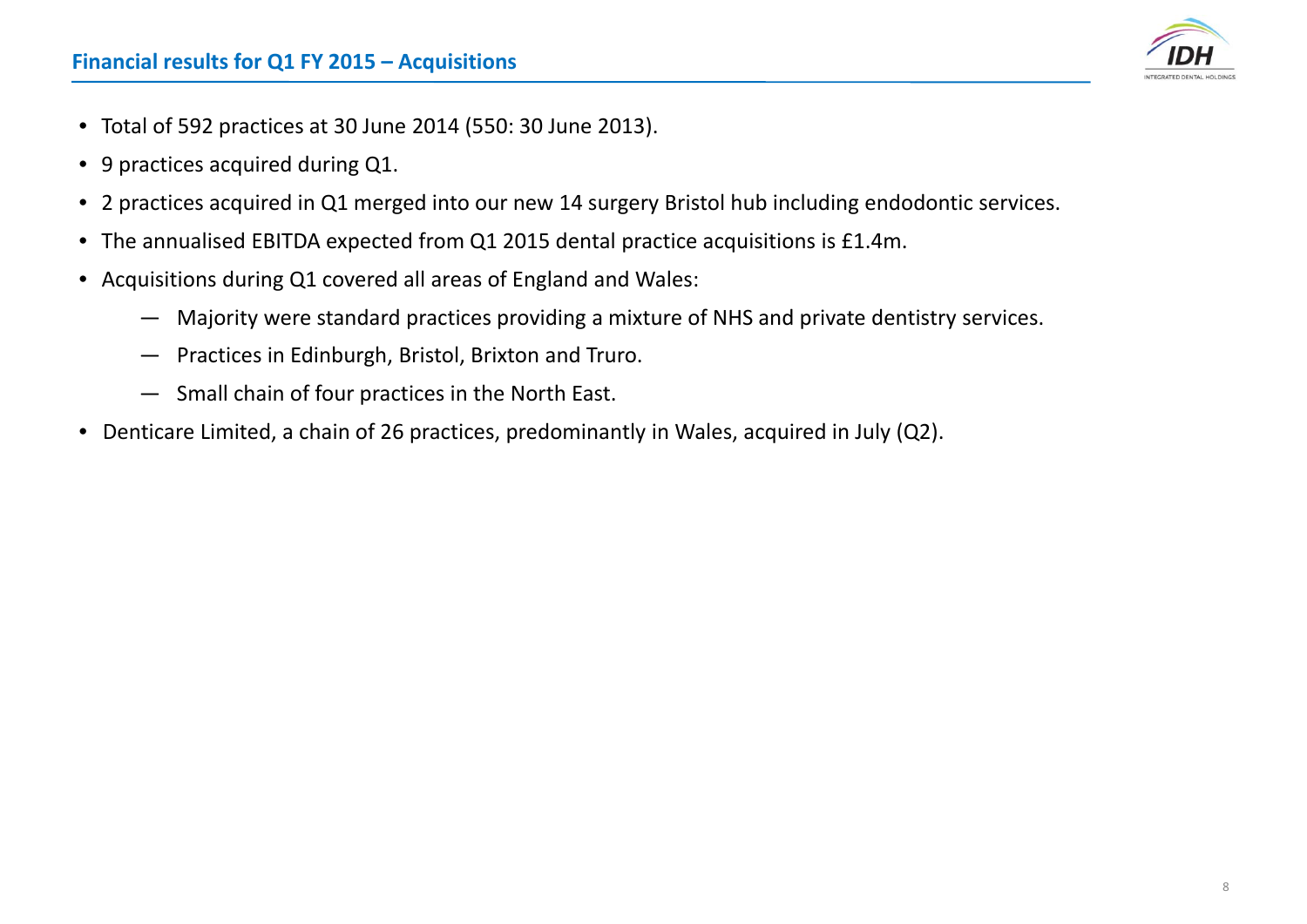

|                                                                         | Em   |
|-------------------------------------------------------------------------|------|
| LTM EBITDA before exceptional items at 30 June 2014                     | 70.1 |
| Estimated adjusted EBITDA of acquired dental practices at 30 June 2014  | 4.6  |
| Adjusted EBITDA for dbg including annualised synergies                  | 1.4  |
| Adjusted EBITDA for The Dental Directory including annualised synergies | 7.6  |
| Estimated pro-forma adjusted EBITDA                                     | 83.8 |

- Pro‐forma EBITDA calculated following the methodology set out in the IDH Finance plc Offering Memorandum.
- The estimated adjusted EBITDA of acquired practices are management estimates for the annual EBITDA of an acquired practice less the actual results consolidated in LTM EBITDA.
- The dbg adjustment includes the annualised effect of the synergies resulting from the acquisition. The full synergy benefit remains on track for delivery by 31 March 2015.
- The estimated Dental Directory adjustment has been reduced for unexpected issues related to <sup>a</sup> small number of sales staff and the consequent short term reduction in turnover. Management have taken action to address these points. The synergies associated with the acquisition remain on track for delivery by 31 March 2016.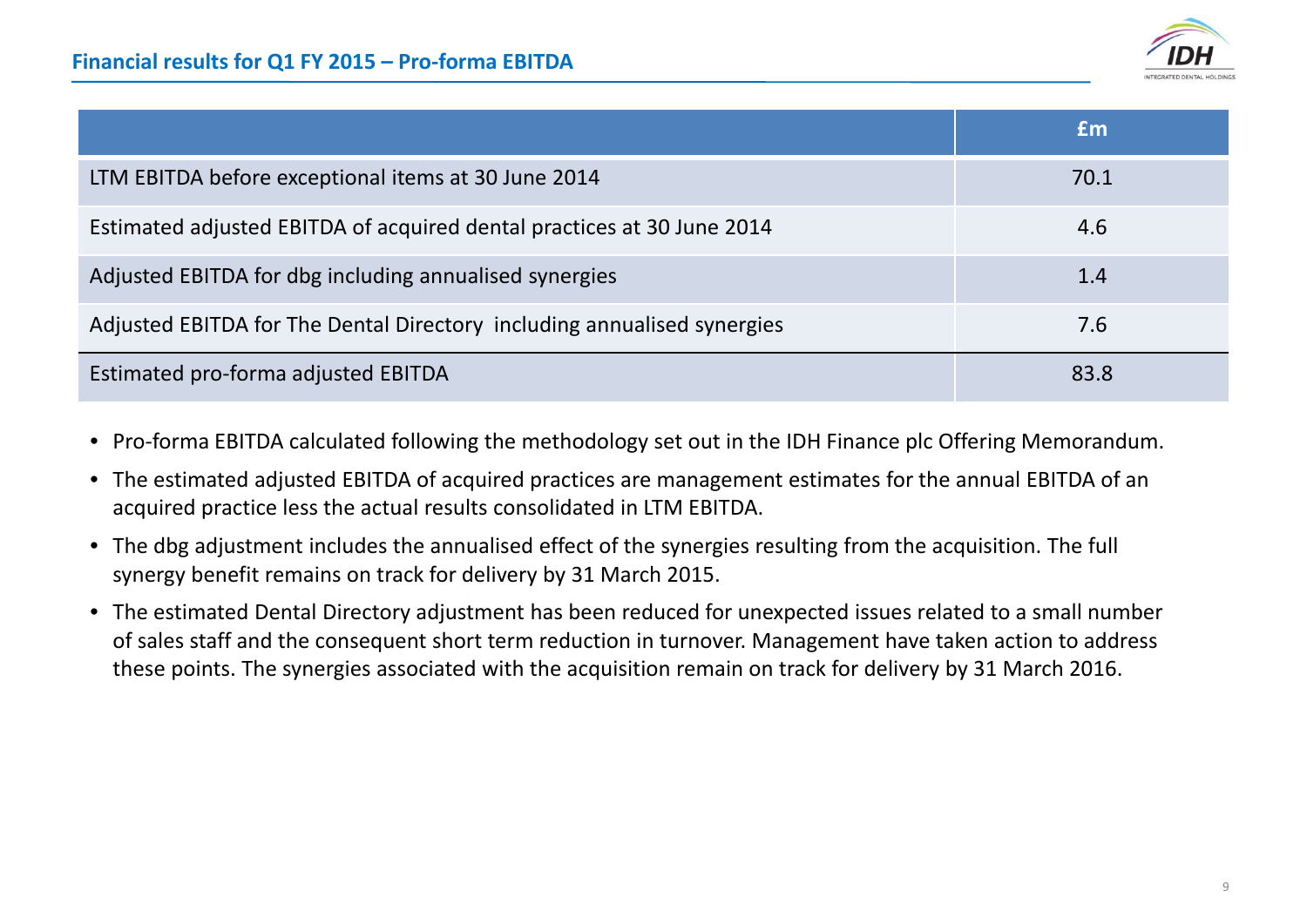

| £m                                                | <b>Q1 FY15</b> | <b>Q1 FY14</b> |
|---------------------------------------------------|----------------|----------------|
| Operating cash flow                               | 17.5           | 8.2            |
| Capital expenditure                               | (5.1)          | (5.1)          |
| Corporation tax                                   | 0.1            | (0.1)          |
| Cash flow before acquisitions and<br>debt service | 12.5           | 3.0            |
| Interest                                          | (3.2)          | (5.1)          |
| Acquisitions                                      | (71.1)         | (50.7)         |
| Debt issue costs                                  | (0.9)          | (11.3)         |
| <b>Financing</b>                                  | 79.2           | 46.0           |
| Net cash flow                                     | 16.5           | (18.1)         |
| Opening cash                                      | 6.9            | 42.4           |
| Closing cash                                      | 23.4           | 24.3           |

- Net cash inflow of £16.5m for the quarter.
- Cash position at 31 March 2013 was inflated due to cash drawn down to finance acquisitions completed during April 2013.
- Capital expenditure includes "maintenance" capital expenditure of £4.7m, acquisition refurbishment costs of £0.4m.
- Acquisition costs include those incurred on Dental Directory in FY15 and dbg in FY14.
- Debt issue costs of £11.3m incurred from the initial bond offering in Q1 FY14. Debt issue costs in FY15 relate to the bond "tap" to refinance the SSRCF.

- Net debt debt 465.1 360.9
- Net debt increase due to debt drawdown to fund acquisitions.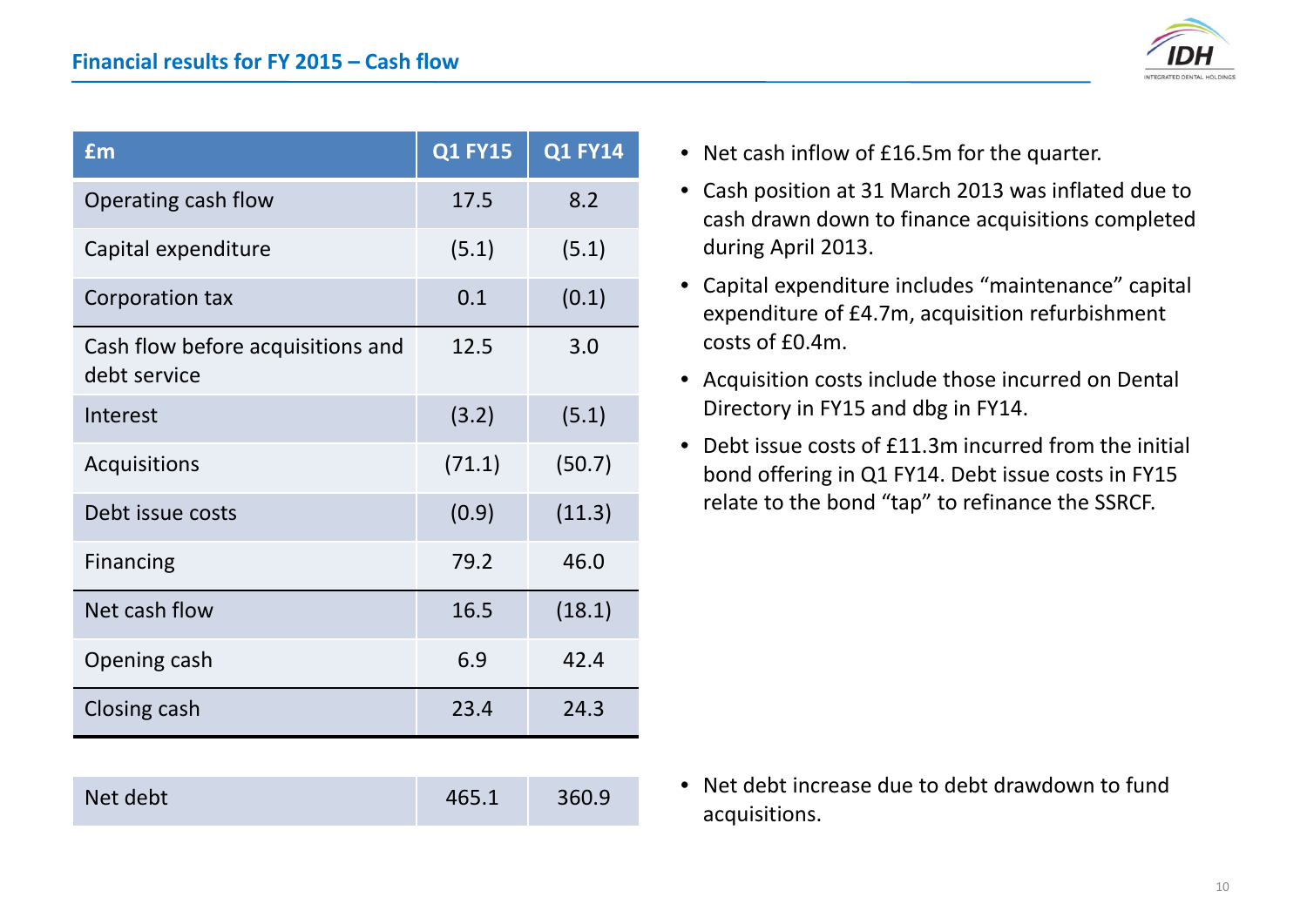

| £m                                 | <b>Q1 FY15</b> | <b>Q1 FY14</b> |
|------------------------------------|----------------|----------------|
| Operating cash flow                | 17.5           | 8.2            |
| <b>Exceptionals</b>                | 0.4            | 0.1            |
| Working capital adjustments        | 0.2            | 5.6            |
| Adjusted operating cash flow       | 18.1           | 13.9           |
| Maintenance capital<br>expenditure | (4.7)          | (4.6)          |
| Adjustments                        | 0.6            | 2.3            |
| Adjusted cash flow                 | 13.9           | 11.6           |
| <b>EBITDA</b>                      | 17.7           | 15.4           |
| Adjusted cash conversion %         | 78.6%          | 75.5%          |

- Minimal operating cash flow one‐off items in the quarter.
- Maintenance capital expenditure includes one‐off infrastructure projects:
	- £0.6m in respect of practice relocations at Clacton and Bristol.